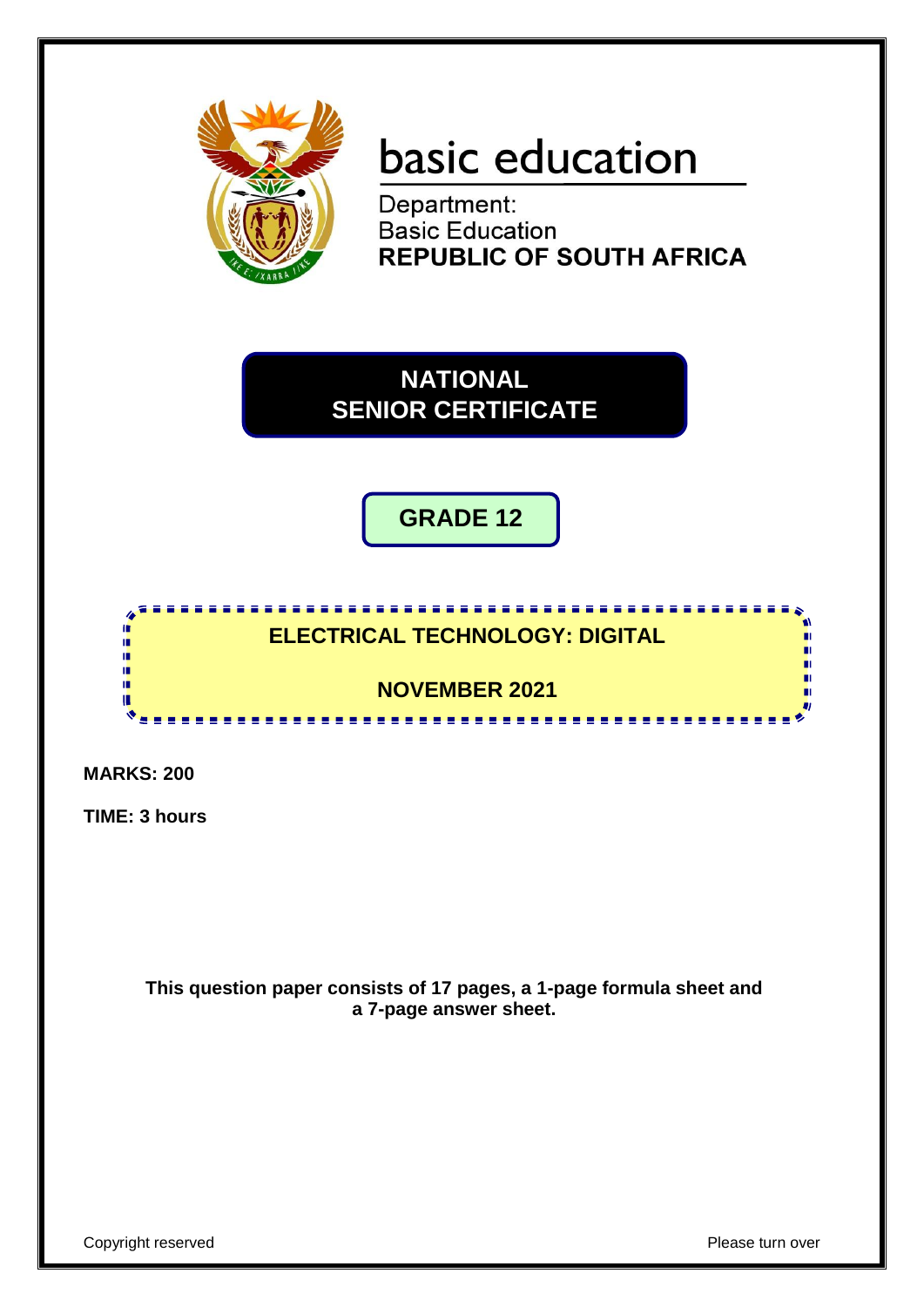# **INSTRUCTIONS AND INFORMATION**

- 1. This question paper consists of SIX questions.
- 2. Answer ALL the questions.
- 3. Answer the following questions on the attached ANSWER SHEETS:

QUESTIONS 3.1.6, 3.5.2 and 3.6.2 QUESTION 4.1.2 QUESTIONS 5.3.2, 5.4 and 5.5.2 QUESTION 6.8

- 4. Write your centre number and examination number on every ANSWER SHEET and hand them in with your ANSWER BOOK, whether you have used them or not.
- 5. Sketches and diagrams must be large, neat and FULLY LABELLED.
- 6. Show ALL calculations and round off answers correctly to TWO decimal places.
- 7. Number the answers correctly according to the numbering system used in this question paper.
- 8. You may use a non-programmable calculator.
- 9. Calculations must include:
	- 9.1 Formulae and manipulations where needed
	- 9.2 Correct replacement of values
	- 9.3 Correct answer and relevant units where applicable
- 10. A formula sheet is attached at the end of this question paper.
- 11. Write neatly and legibly.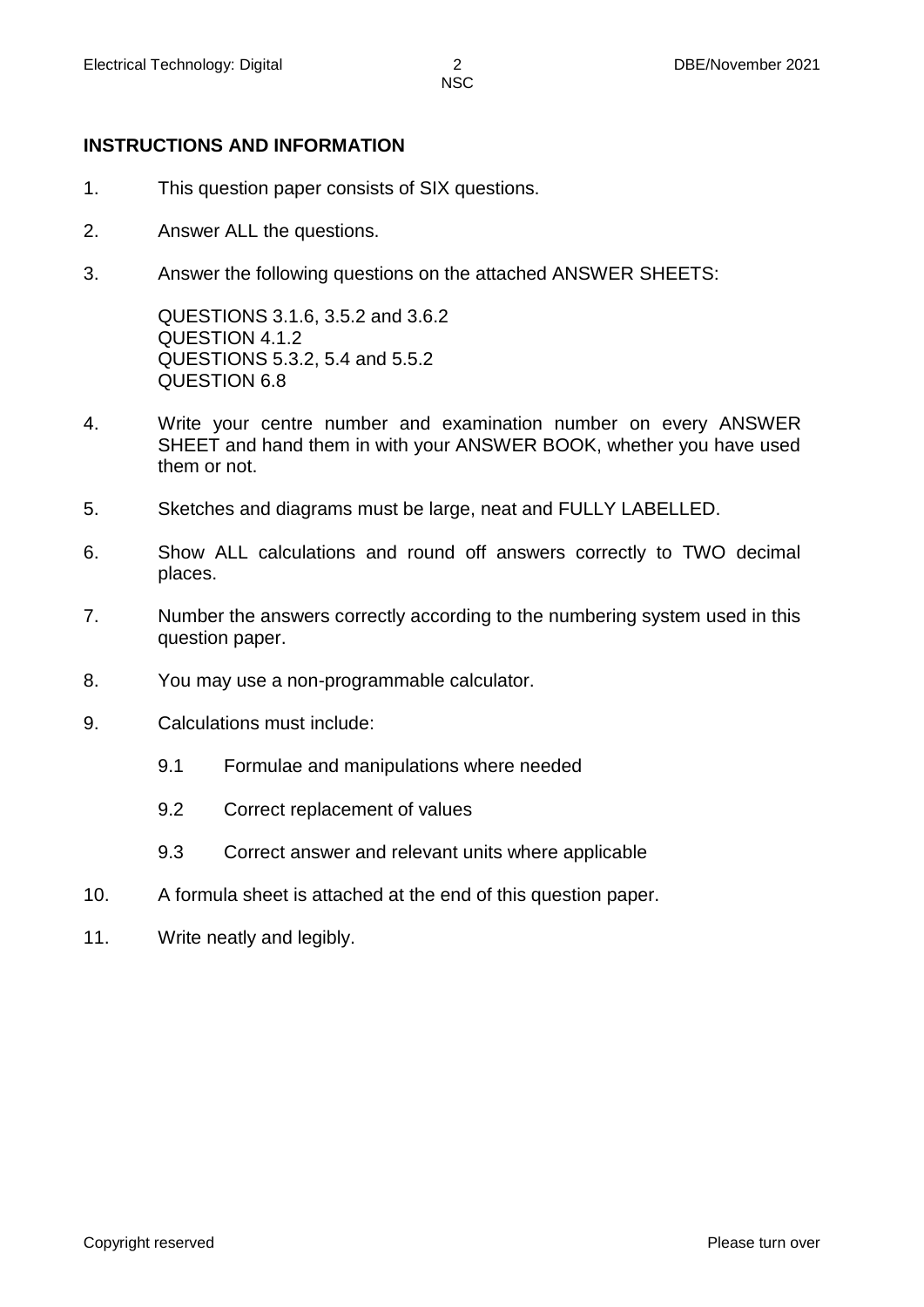# **QUESTION 1: MULTIPLE-CHOICE QUESTIONS**

Various options are provided as possible answers to the following questions. Choose the answer and write only the letter (A–D) next to the question numbers (1.1 to 1.15) in the ANSWER BOOK, e.g. 1.16 E.

- 1.1 Choose the correct example of an unsafe condition that is likely to cause damage to property or an injury:
	- A Running in the workshop
	- B Spilling liquid or oil without cleaning it up
	- C Faulty tools or equipment
	- D Overloading electrical outlets when connecting many appliances (1)
		-

- 1.2 An astable multivibrator generates …
	- A one pulse cycle of high and low when a trigger pulse is applied.
	- B a continuous train of pulses without the need of a trigger pulse to be applied.
	- C one stable state without the trigger pulse being applied on its input.
	- D a sequence of triangular waveforms at the output. (1)
- 1.3 When applying a triangular waveform to the input of a differentiator, the output will be …
	- A a DC waveform.
	- B an inverted triangular waveform.
	- C a square waveform.
	- D the first harmonic wave of the triangular waveform. (1)
- 1.4 When the input voltage to a non-inverting Schmitt trigger is smaller than the reference voltage, the output is driven into ...
	- A positive saturation.
	- B negative saturation.
	- C both negative and positive saturation
	- D zero saturation.
- 1.5 When a square wave is applied to the input of an op-amp integrator circuit, the output will be a …
	- A sine waveform.
	- B constant DC voltage.
	- C triangular waveform.
	- D square waveform.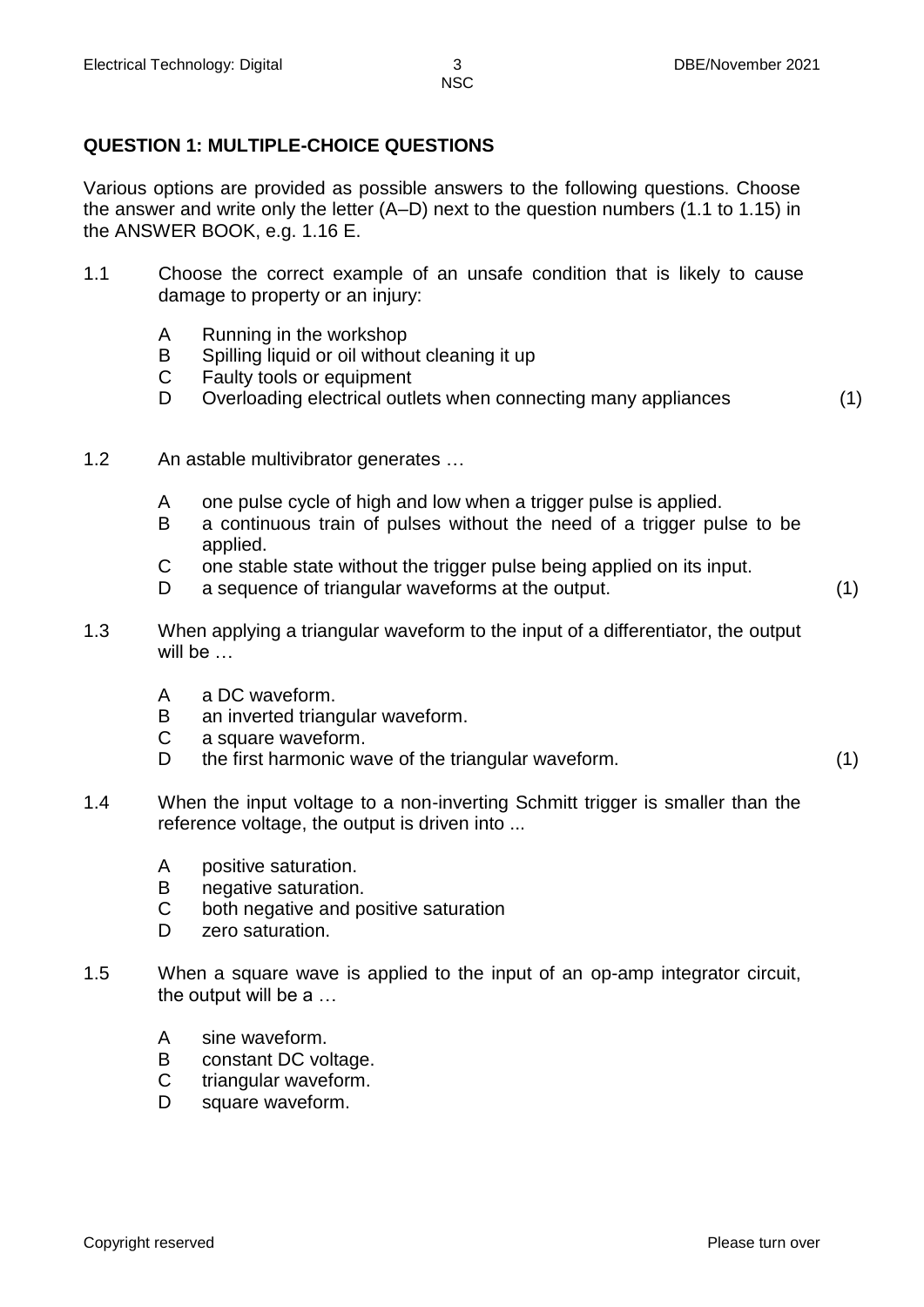- 1.6 Pin 1 of an integrated circuit (IC) is indicated by …
	- A a white '1' on the IC.
	- B two blue lines on the IC.
	- C an indent with a dot on the left of the indent.
	- D the pin that is red in colour. (1)
- 1.7 The maximum current that a 555 IC can either sink or source:
	- A 2 A
	- B 200 A
	- $C<sub>2</sub>mA$
	- $D = 200 \text{ mA}$  (1)
- 1.8 The light-altering principle that a liquid crystal display relies on is known as …
	- A polarisation.
	- B pixels.
	- C a matrix.
	- D back-lighting. (1)
- 1.9 A BCD decoder is a device that converts a binary code into a recognisable … form.
	- A octal
	- B hexadecimal
	- C decimal
	- D binary (1)
- 1.10 Counter circuits of which the flip-flops are not triggered at the same time are called …
	- A asynchronous.
	- B synchronous.
	- C pulse triggered.
	- D edge triggered. (1)
- 1.11 A register that loads the information one bit at a time and then moves the information out of the register in the same manner for each clock pulse applied is called the … register.
	- A Parallel-In: Parallel-Out
	- B Parallel-In: Serial-Out
	- C Serial-In: Parallel-Out
	- D Serial-In: Serial-Out (1)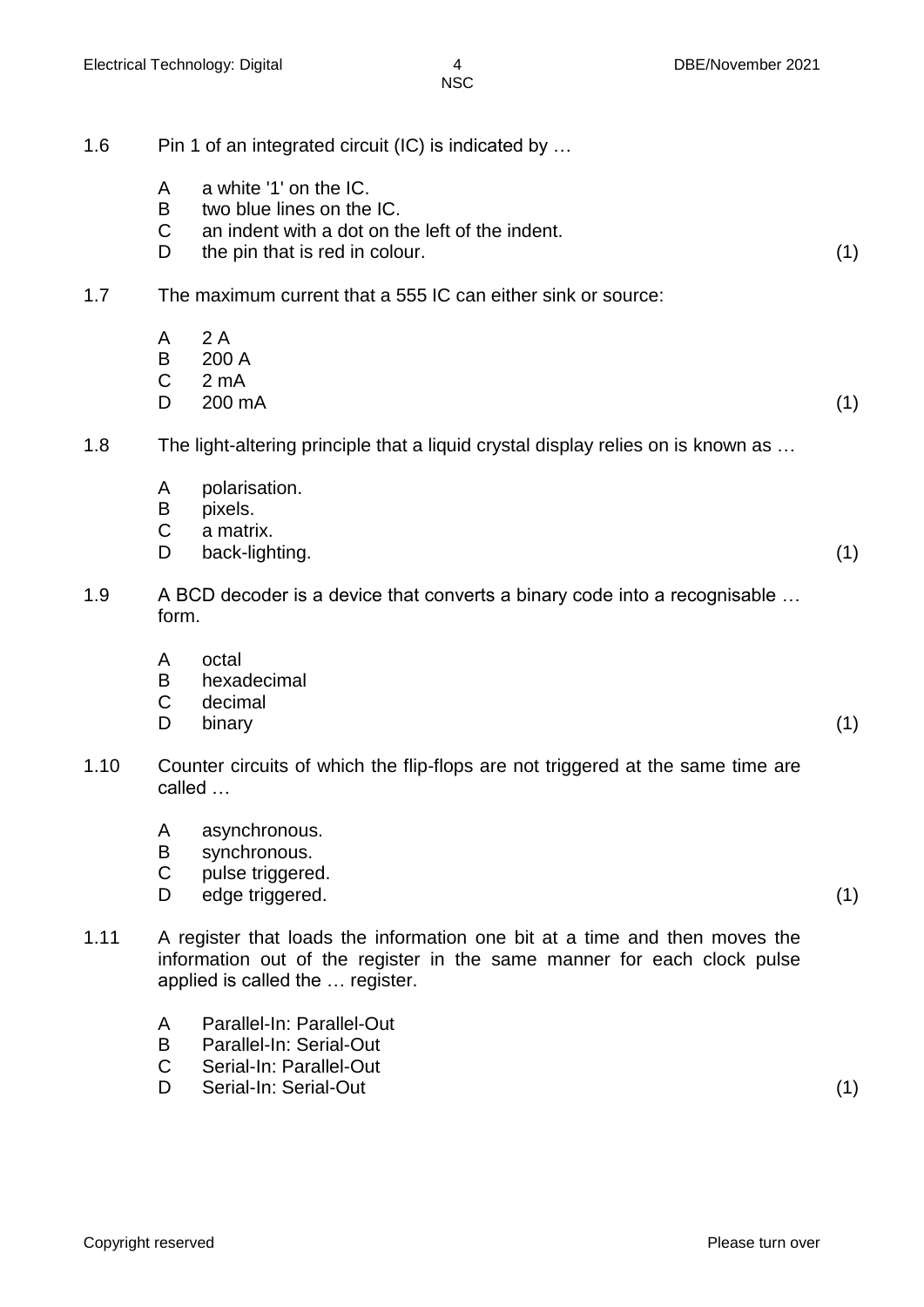| 1.12 |                             | The start-up instructions of a microcontroller is stored in the                                                  | (1)           |
|------|-----------------------------|------------------------------------------------------------------------------------------------------------------|---------------|
|      | A<br>B<br>$\mathsf C$<br>D  | <b>ROM</b><br><b>RAM</b><br><b>CPU</b><br>I/O unit                                                               |               |
| 1.13 |                             | A register that stores data that is needed as a part of any arithmetic operation<br>is known as the              |               |
|      | A<br>B<br>$\mathsf{C}$<br>D | program counter.<br>memory address register.<br>accumulator.<br>current instruction register.                    |               |
| 1.14 |                             | Identifying and removing errors in a program is called                                                           |               |
|      | A<br>B<br>$\mathsf C$<br>D  | looping.<br>debugging.<br>illegal data flow.<br>an algorithm.                                                    | (1)           |
| 1.15 |                             | One disadvantage of the inter-integrated bus $(I2C)$ is that it                                                  |               |
|      | A<br>B<br>C<br>D            | requires only two wires.<br>is cheaper to implement.<br>supports multiple master devices.<br>has a slower speed. | (1)<br>$[15]$ |
|      |                             | <b>QUESTION 2: OCCUPATIONAL HEALTH AND SAFETY</b>                                                                |               |
| 2.1  |                             | State TWO functions of a health and safety representative.                                                       | (2)           |
| 2.2  |                             | Give TWO examples of human rights in the workplace.                                                              | (2)           |
| 2.3  |                             | Differentiate between an <i>unsafe act</i> and an <i>unsafe condition</i> .                                      | (2)           |
| 2.4  |                             | Risk analysis can be divided into different categories. Name ONE category.                                       | (1)           |
| 2.5  |                             | Define danger with reference to the Occupational Health and Safety Act, 1993<br>(Act 85 of 1993).                | (2)           |
| 2.6  |                             | Name ONE personal protective item you would use when etching a printed<br>circuit board (PCB).                   | (1)<br>[10]   |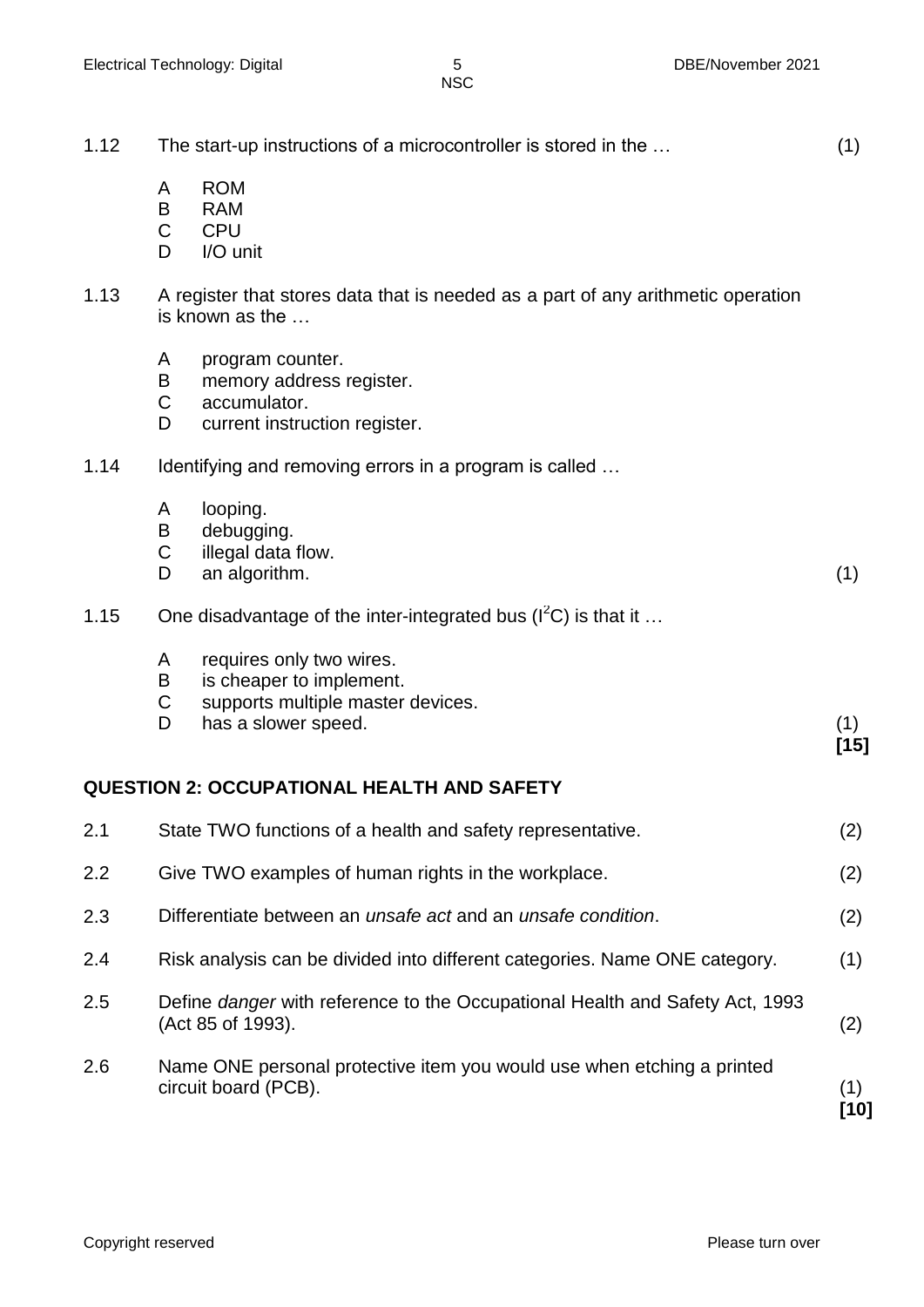# **QUESTION 3: SWITCHING CIRCUITS**

3.1 Refer to FIGURE 3.1 below and answer the questions that follow.





| 3.1.1 | State the function of resistor $R_1$ .                                      | (2) |
|-------|-----------------------------------------------------------------------------|-----|
| 3.1.2 | Write down the voltage across Pin 2 when switch S is pressed.               | (1) |
| 3.1.3 | State whether the LED will be ON or OFF when switch S is pressed.           | (1) |
| 3.1.4 | Determine the typical threshold voltage of the circuit.                     | (1) |
| 3.1.5 | Explain why the switch bounce does not affect the output of the<br>circuit. | (2) |
| 3.1.6 | Draw the output on the ANSWER SHEET for QUESTION 3.1.6.                     | (3) |
|       |                                                                             |     |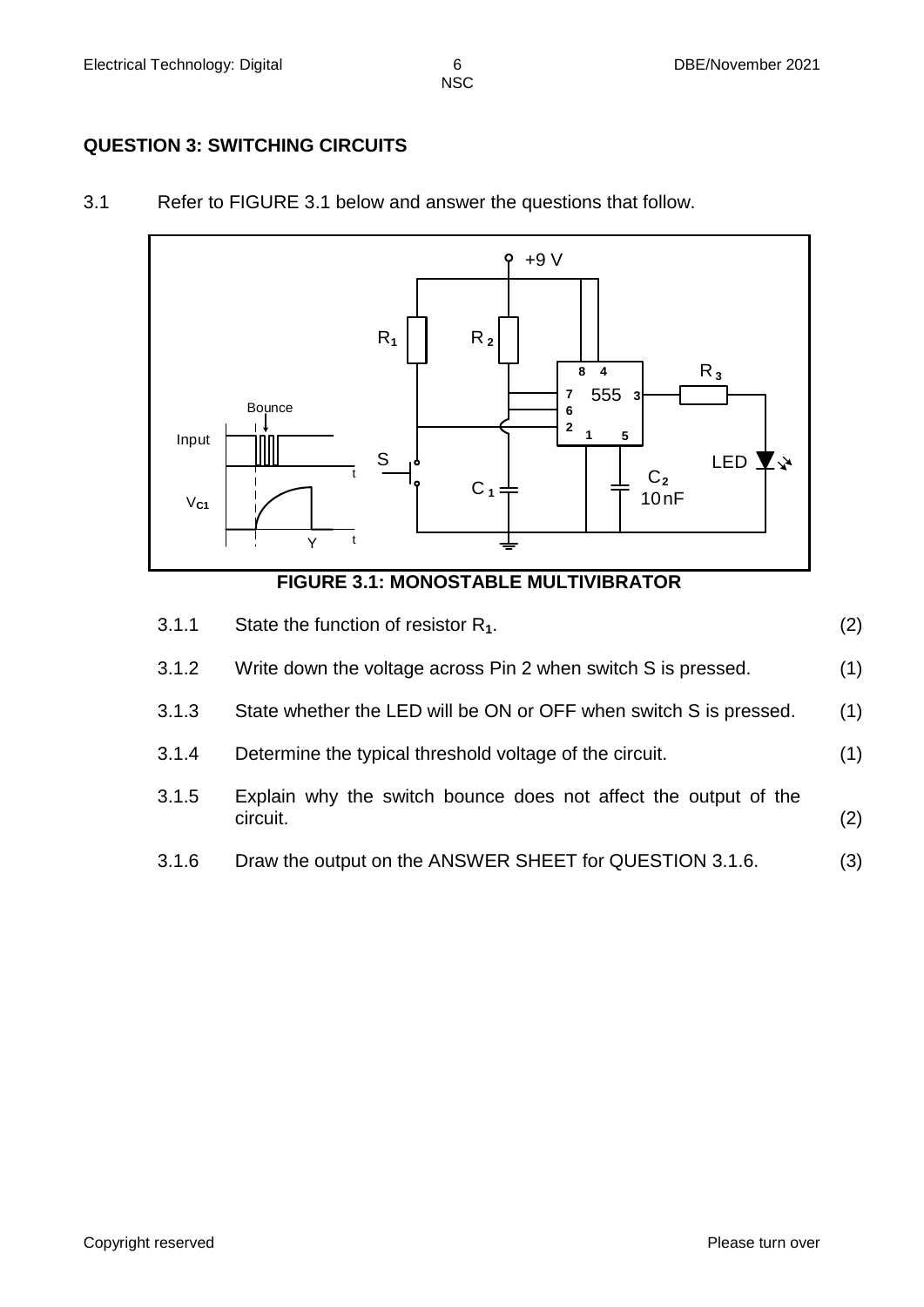3.2 Refer to FIGURE 3.2 below and answer the questions that follow.



# **FIGURE 3.2: MULTIVIBRATOR**

| 3.2.1 | Identify the multivibrator circuit in FIGURE 3.2.                                      | (1) |
|-------|----------------------------------------------------------------------------------------|-----|
| 3.2.2 | State the function of resistor $R_2$ .                                                 | (1) |
| 3.2.3 | Determine the polarity of the voltage on the non-inverting input<br>during $t_1$ .     | (1) |
| 3.2.4 | Explain the operation of the circuit when a positive pulse is applied to<br>the input. | (4) |
| 3.2.5 | Explain why the output remains positive even after the pulse at $t_4$ is<br>applied.   | (2) |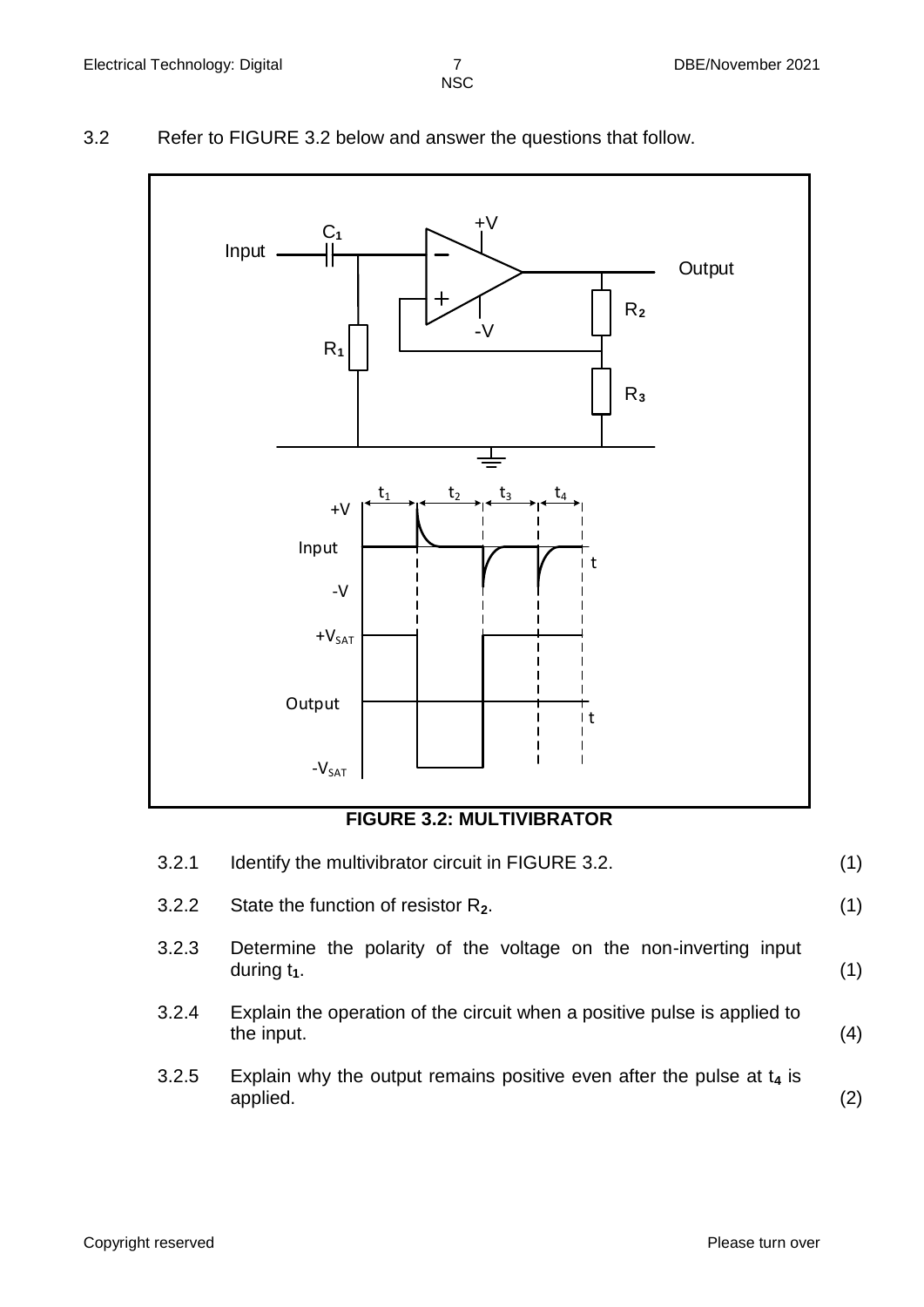# 3.3 Refer to FIGURE 3.3 below and answer the questions that follow.



# **FIGURE 3.3: INVERTING SCHMITT TRIGGER**

- 3.3.1 Identify the value of the trigger voltage levels. (2)
- 3.3.2 State how the trigger voltage level is determined. (1)
- 3.3.3 Explain whether the circuit uses open-loop or closed-loop gain. (2)
- 3.3.4 State TWO functions of the circuit. (2)
- 3.4 A summing amplifier consists of the following components:

| <b>COMPONENT</b> | <b>DESCRIPTION</b>  |
|------------------|---------------------|
| Dual supply      | $+12$ V, 0 V, -12 V |
| 741 IC           | Package (DIP 8)     |
| K1               | 10 $k\Omega$        |
| R,               | 10 $k\Omega$        |
| R3               | 10 $k\Omega$        |
|                  | 100 k $\Omega$      |

**NOTE:** R**1**, R**<sup>2</sup>** and R**<sup>3</sup>** are input resistors. R**<sup>F</sup>** is a feedback resistor.

- 3.4.1 Draw the circuit diagram. (7)
- 3.4.2 Calculate output voltage if the following DC voltages are applied to the input resistors:

| $V_1 = +0.5 V$ |     |
|----------------|-----|
| $V_2 = -0.8 V$ |     |
| $V_3 = +0.2 V$ | (3) |

3.4.3 Explain how the polarity of the output will be affected if the input voltage  $V_3$  is increased to  $V_3 = +0.4$  V. (3)

Copyright reserved **Please turn over the Copyright reserved** Please turn over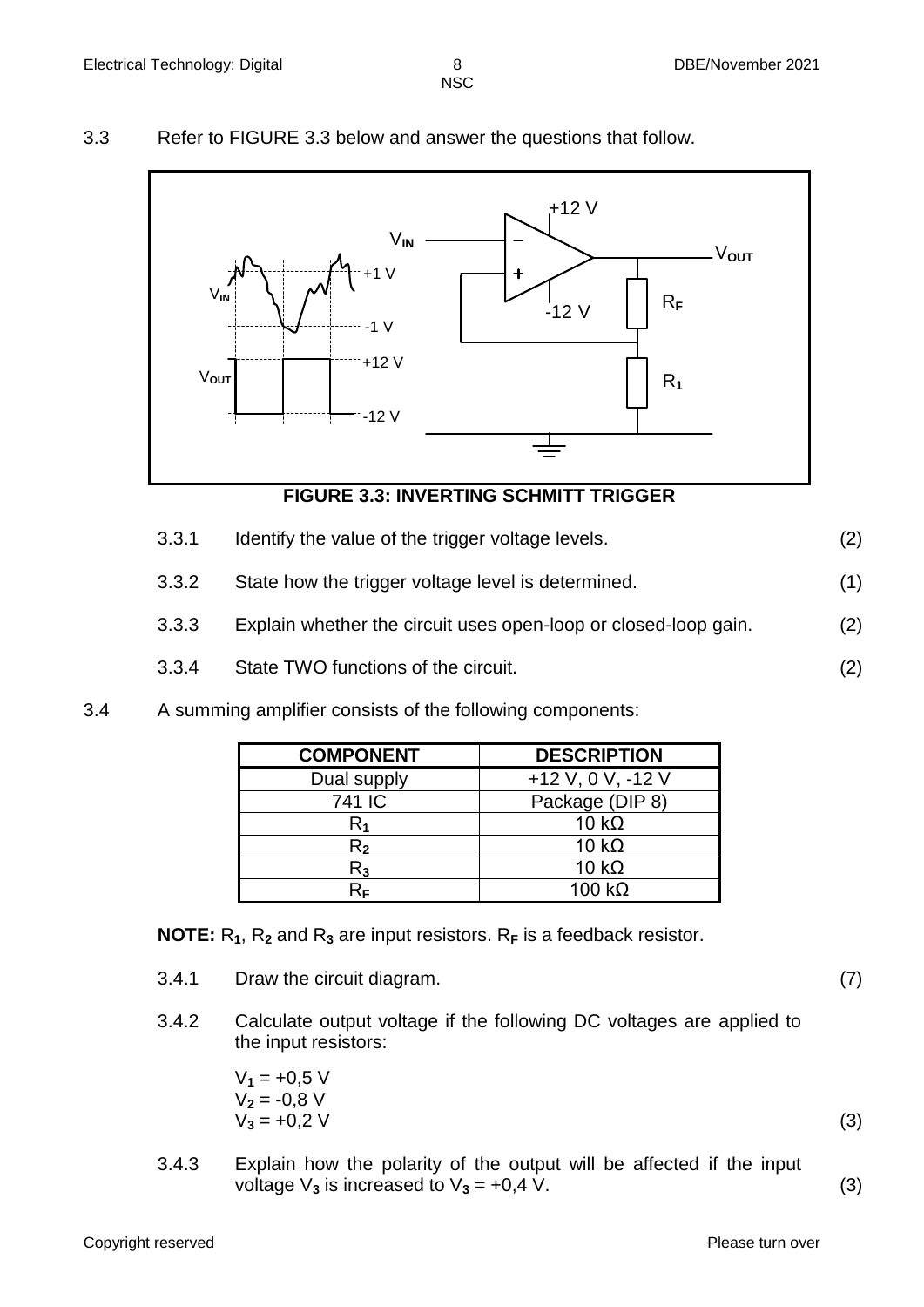3.5 Refer to FIGURE 3.5 below and answer the questions that follow.



# **FIGURE 3.5: COMPARATOR**

- 3.5.1 Name the components that determine the reference voltage. (2)
	-
- 3.5.2 Draw the output voltage on the ANSWER SHEET for QUESTION 3.5.2. (3)
- 3.6 Refer to FIGURE 3.6 below and answer the questions that follow.



**FIGURE 3.6: OP-AMP DIFFERENTIATOR**

- 3.6.1 State TWO advantages of changing a passive differentiator to an active differentiator. (2)
	-
- 3.6.2 Draw the output voltage on the ANSWER SHEET for QUESTION 3.6.2. (4)

**[50]**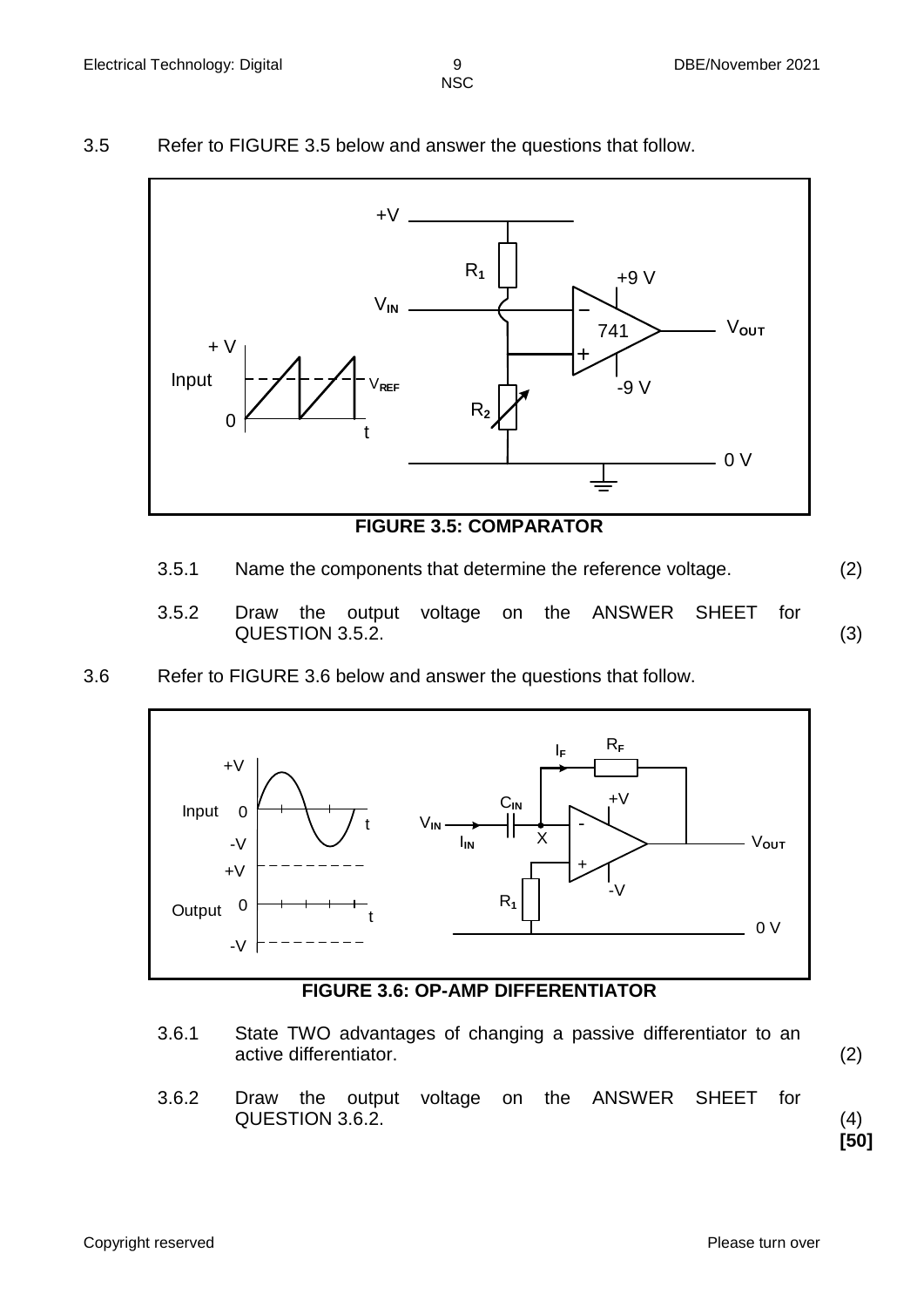# **QUESTION 4: SEMICONDUCTOR DEVICES**

4.1 FIGURE 4.1 below shows an operational amplifier. Answer the questions that follow.



# **FIGURE 4.1: OPERATIONAL AMPLIFIER**

- 4.1.1 Identify the type of operational amplifier in FIGURE 4.1. (1) 4.1.2 Draw the output voltage waveform on the ANSWER SHEET for QUESTION 4.1.2. (3)
- 4.1.3 Explain why operational amplifiers are known as differential voltage amplifiers. (1)
- 4.1.4 Give TWO reasons why negative feedback is important when the op amp is used as a linear amplifier. (2)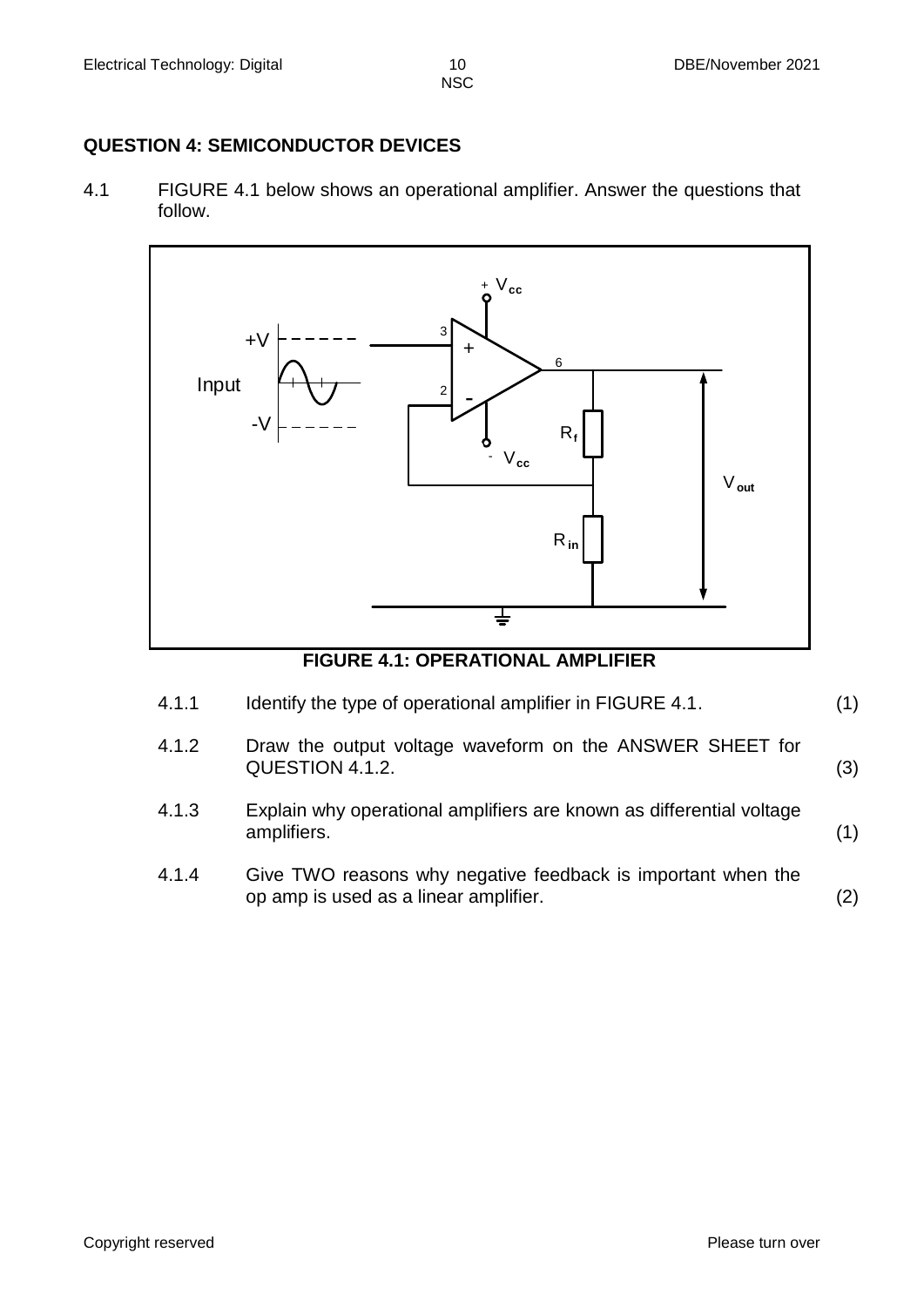# 4.2 Refer to FIGURE 4.2 below and answer the questions that follow.



## **FIGURE 4.2: INTERNAL LAYOUT OF 555 TIMER IC**

| 4.2.1 | Explain the function of the RS flip-flop.                                  | (2) |
|-------|----------------------------------------------------------------------------|-----|
| 4.2.2 | State the typical operating voltage range of the 555 IC.                   | (2) |
| 4.2.3 | Explain the function of the three $5 k\Omega$ resistors inside the 555 IC. | (2) |
| 4.2.4 | Name TWO modes of operation for the 555 IC.                                |     |

4.2.5 Explain the function of the threshold input on Pin 6 of a 555 IC. (2)

# 4.3 Refer to FIGURE 4.3 below and explain why the output is zero volts.

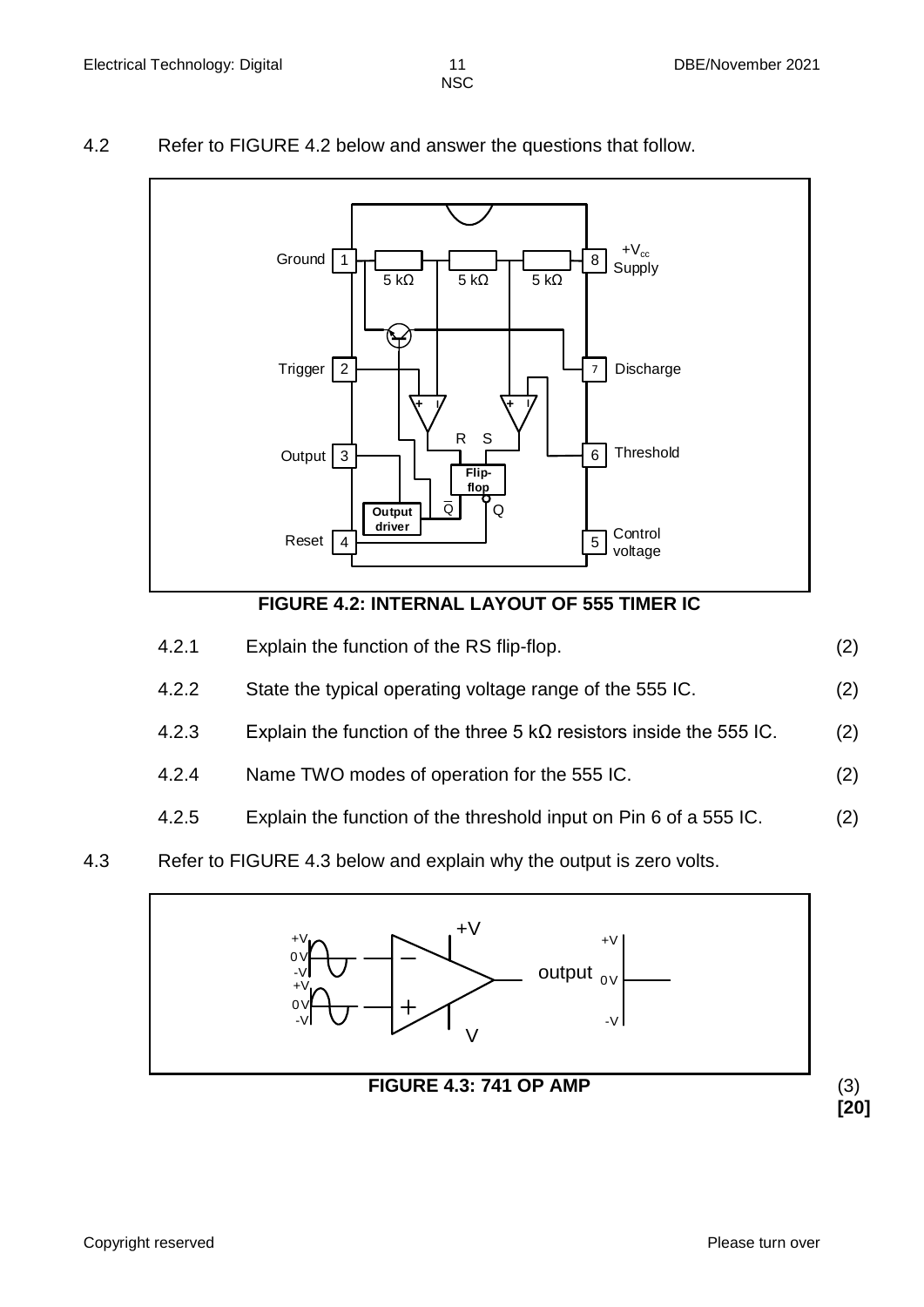# **QUESTION 5: DIGITAL AND SEQUENTIAL DEVICES**

- 5.1 Explain the term *common cathode* with reference to the seven-segment LED display. (2)
- 5.2 Draw a fully labelled circuit diagram of a sinking digital output. Indicate the direction of current flow at the output. (5)
- 5.3 Refer to FIGURE 5.3 below and answer the following questions.



# **FIGURE 5.3: ENCODER**

- 5.3.1 Explain the function of the encoder in FIGURE 5.3. (3)
- 5.3.2 Complete the logic state of inputs and outputs in boxes A to E on the ANSWER SHEET for QUESTION 5.3.2 when  $S_1$  is pressed. (5)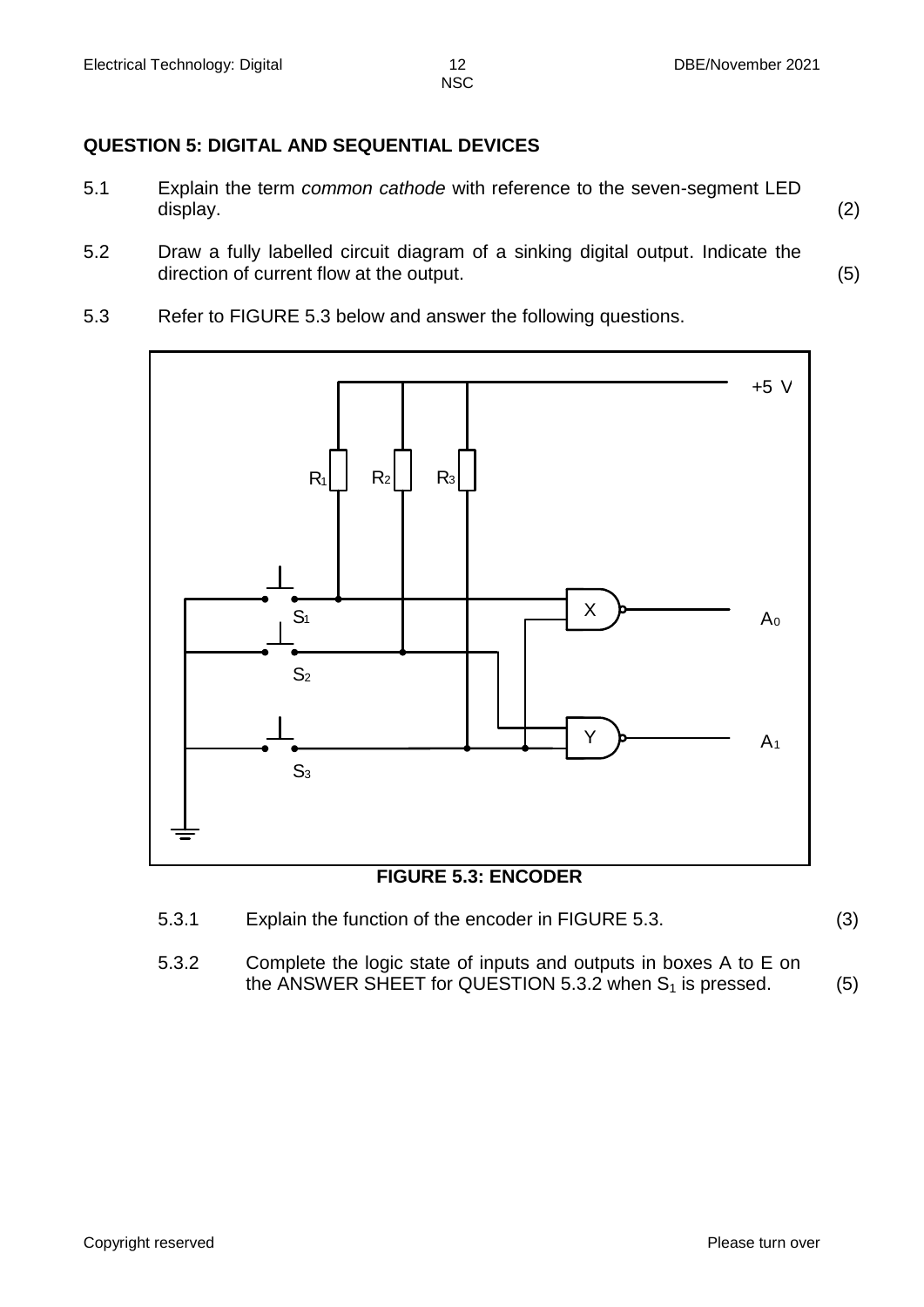5.4 FIGURE 5.4 below represents the logic symbol of a flip-flop.





Draw the labelled logic circuit for the logic symbol in FIGURE 5.4 using AND gates and NOR gates only on the ANSWER SHEET for QUESTION 5.4. (9)

5.5 FIGURE 5.5 below represents the logic symbol of a half-adder. Answer the questions that follow.



**FIGURE 5.5: LOGIC SYMBOL OF A HALF-ADDER**

5.5.1 Draw the logic circuit of a half-adder using an AND gate and an Exclusive-OR gate. (6)

5.5.2 Complete the truth table of the half-adder in the table (**X**, **Y** and **Z**) on the ANSWER SHEET for QUESTION 5.5.2.

| <b>INPUTS</b> | <b>OUTPUTS</b> |  |  |
|---------------|----------------|--|--|
|               |                |  |  |
|               |                |  |  |
|               |                |  |  |
|               |                |  |  |
|               |                |  |  |

- 5.6 Name TWO applications of counters. (2)
- 5.7 Explain the difference between the *full-sequence counter* and the *truncated counter*. (2)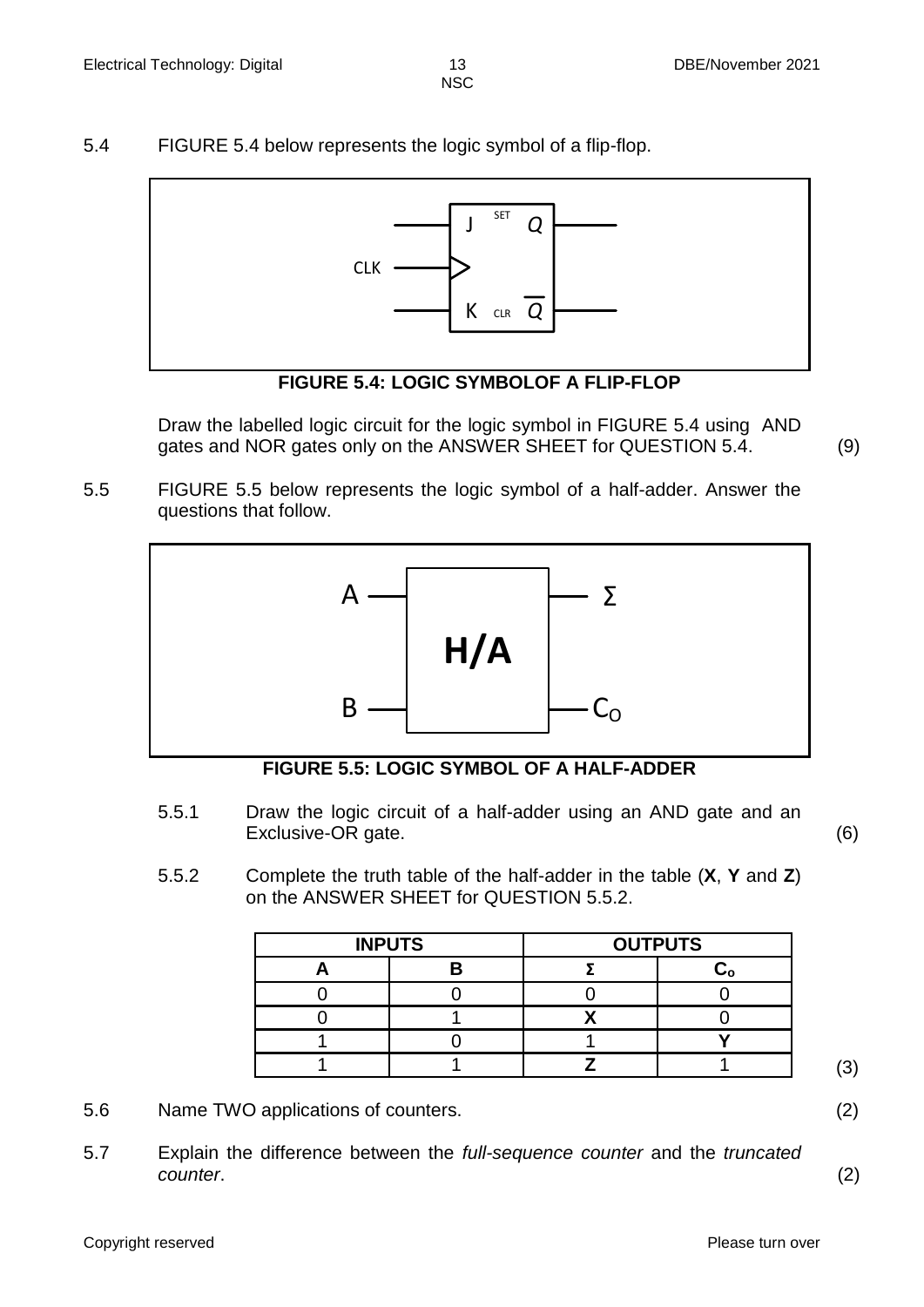- 5.8 Explain the term *positive edge triggering*. (2)
- 5.9 Refer to FIGURE 5.9 below and explain the sequential operation of this counter without the aid of a truth table.



5.10 Draw a neatly labelled diagram of a four-bit serial-in: parallel-out shift register using D-type flip-flops. Show ALL the inputs and outputs. (8)

**[55]**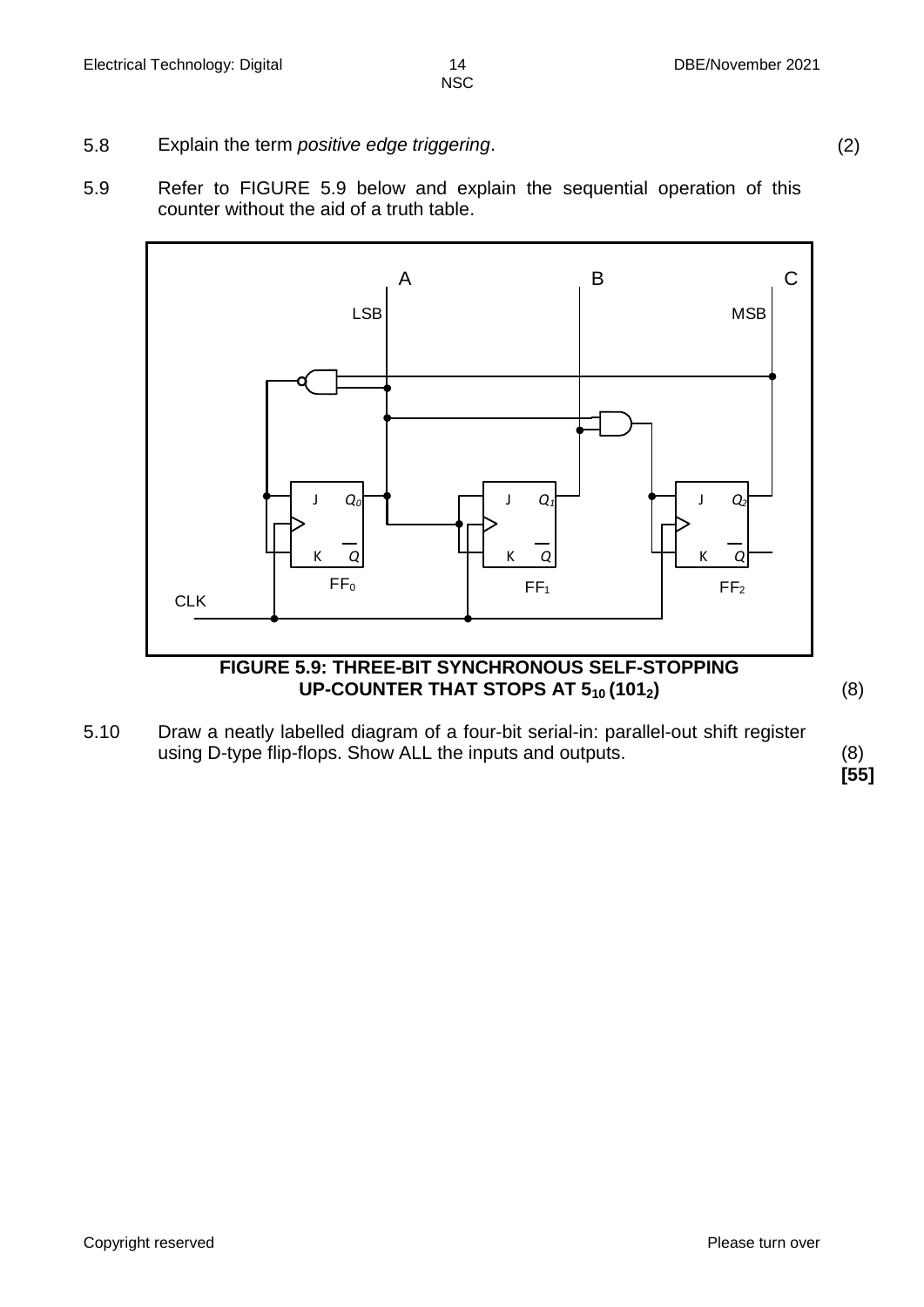# **QUESTION 6: MICROCONTROLLERS**

- 6.1 Define a *microcontroller*. (3)
- 6.2 Explain the principle of operation of a microcontroller. (4)
- 6.3 Answer the following questions with reference to the RS-232 communication protocol:
	- 6.3.1 State the operating voltages for logic 1 and logic 0. (2)
	- 6.3.2 Give TWO examples where the RS-232 can be used. (2)
- 6.4 Refer to FIGURE 6.4 below and answer the questions that follow.



#### **FIGURE 6.4: BLOCK DIAGRAM OF COMMUNICATION IN A MICROCONTROLLER**

6.4.1 Label the following blocks in FIGURE 6.4:

| (a) A   | (1) |
|---------|-----|
| $(b)$ B | (1) |

# 6.4.2 Identify the following bus connections:

- (a) Y (1)
- (b)  $Z$  (1)
- 6.4.3 State the purpose of the control bus. (3)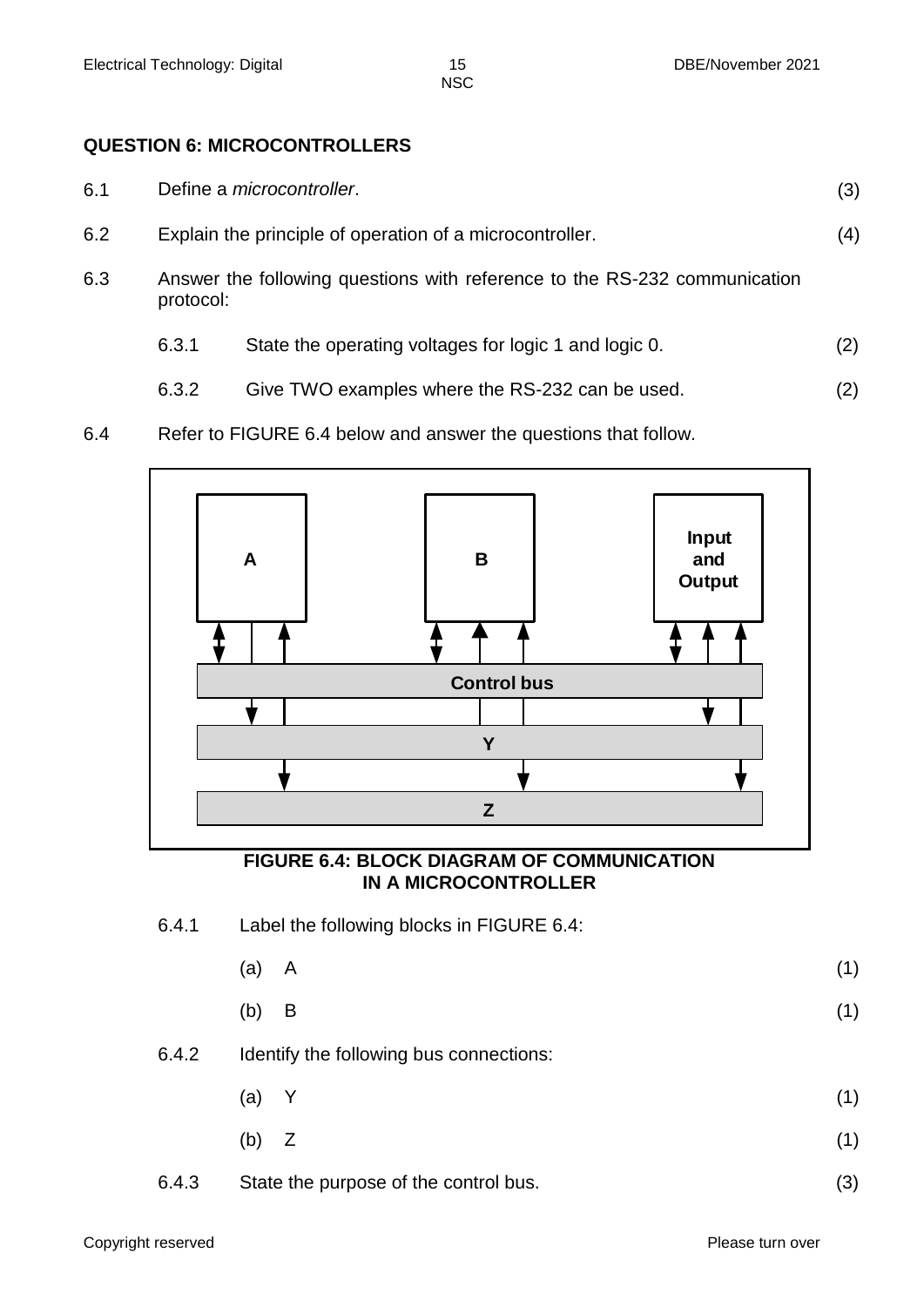# 6.5 Refer to FIGURE 6.5 below and answer the questions that follow.



#### **FIGURE 6.5: BLOCK DIAGRAM OF SERIAL DATA SYNCHRONOUS COMMUNICATION IN A MICROCONTROLLER**

- 6.5.1 Label the following blocks in FIGURE 6.5:
	- (a) A (1)
	- (b) B  $(1)$
- 6.5.2 Explain how data is transmitted from block **A** to block **B** in FIGURE 6.5. (6)
- 6.6 Answer the following questions with reference to communication in microcontrollers:
	- 6.6.1 Define *communication protocol* in a microcontroller. (2)
	- 6.6.2 Refer to FIGURE 6.6.2 of simplex communication below and show the difference between *simplex communication* and *duplex communication* by means of a neatly labelled block diagram.



## **FIGURE 6.6.2: SIMPLEX COMMUNICATION** (4)

- 6.6.3 Explain the difference between *half-duplex communication* and *full-duplex communication*. (2)
- 6.7 Define the following terms with reference to the software of microcontrollers:

| 6.7.1 Program      | (2) |
|--------------------|-----|
| 6.7.2 Flow diagram |     |

Copyright reserved **Please turn over the Copyright reserved** Please turn over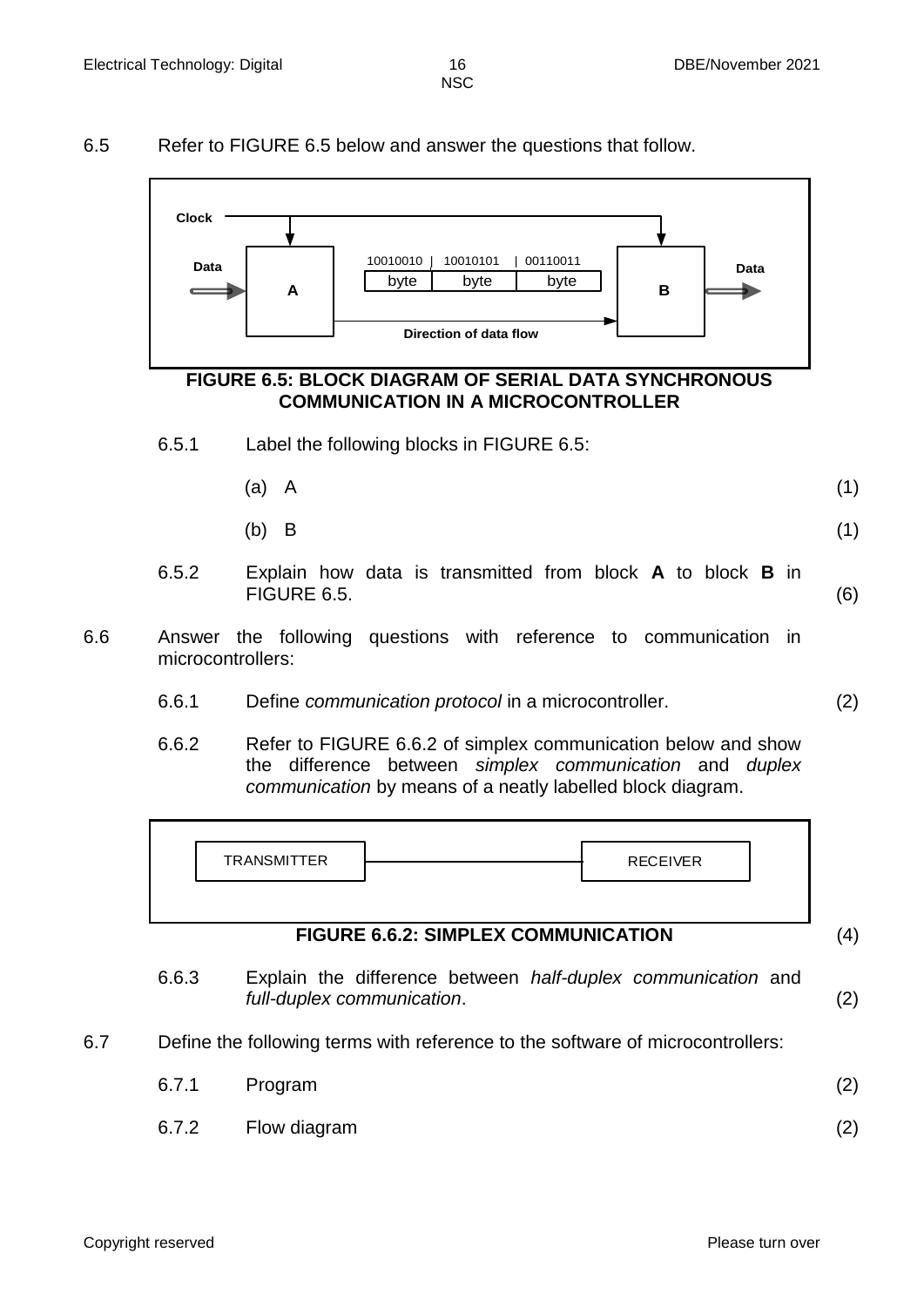6.8 Design a flow diagram of a home security system with TWO sensors. The first sensor is at the front door and the second sensor is at the window. If any of the sensors is activated, the alarm will be activated. Once the alarm has been reset, the sensors will continue monitoring the front door and the window. The alarm must include a reset function. NO timing function is required.

> Complete and label the flow chart of this device on the ANSWER SHEET for QUESTION 6.8. (12)

**[50]**

**TOTAL: 200**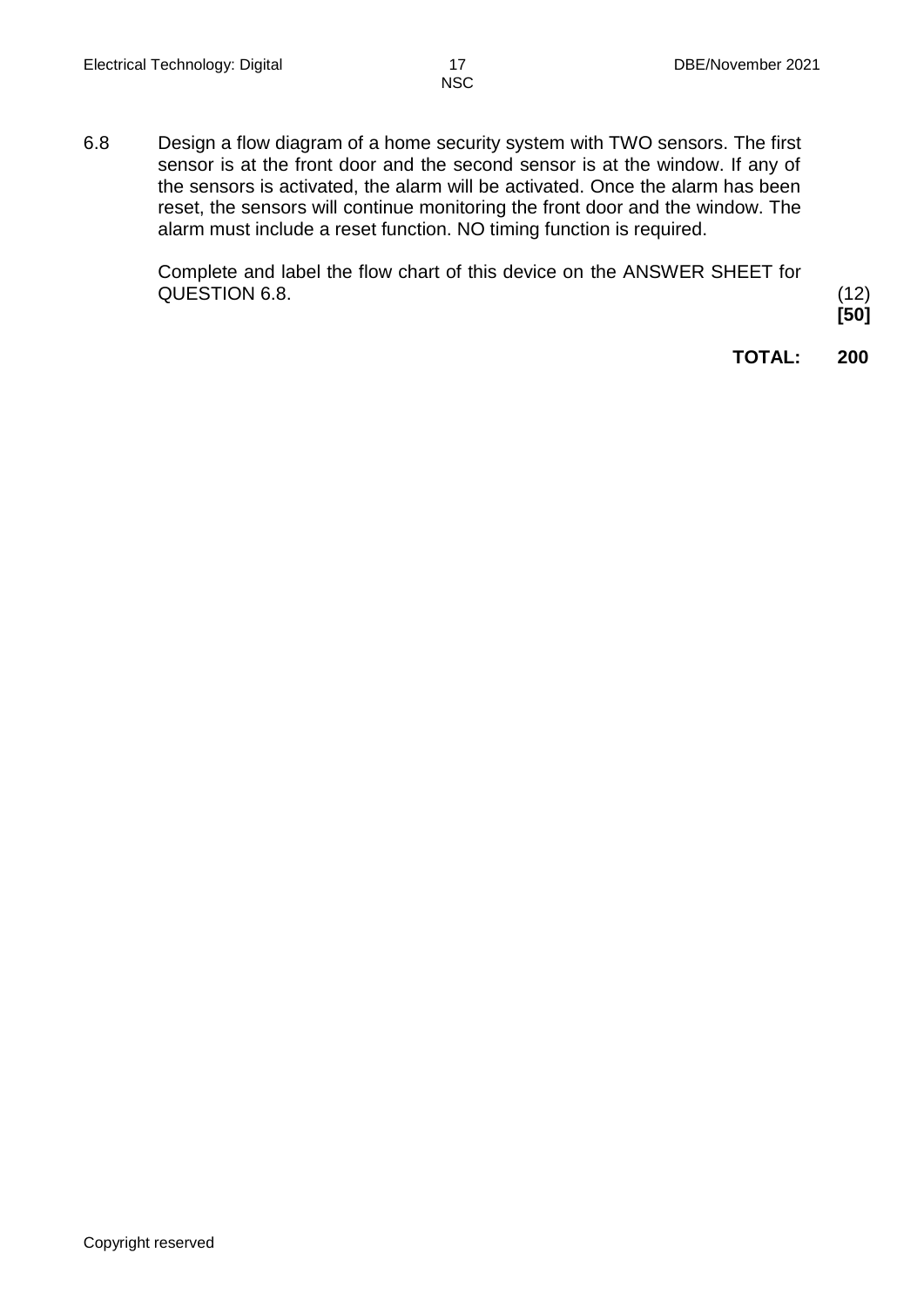# **FORMULA SHEET**

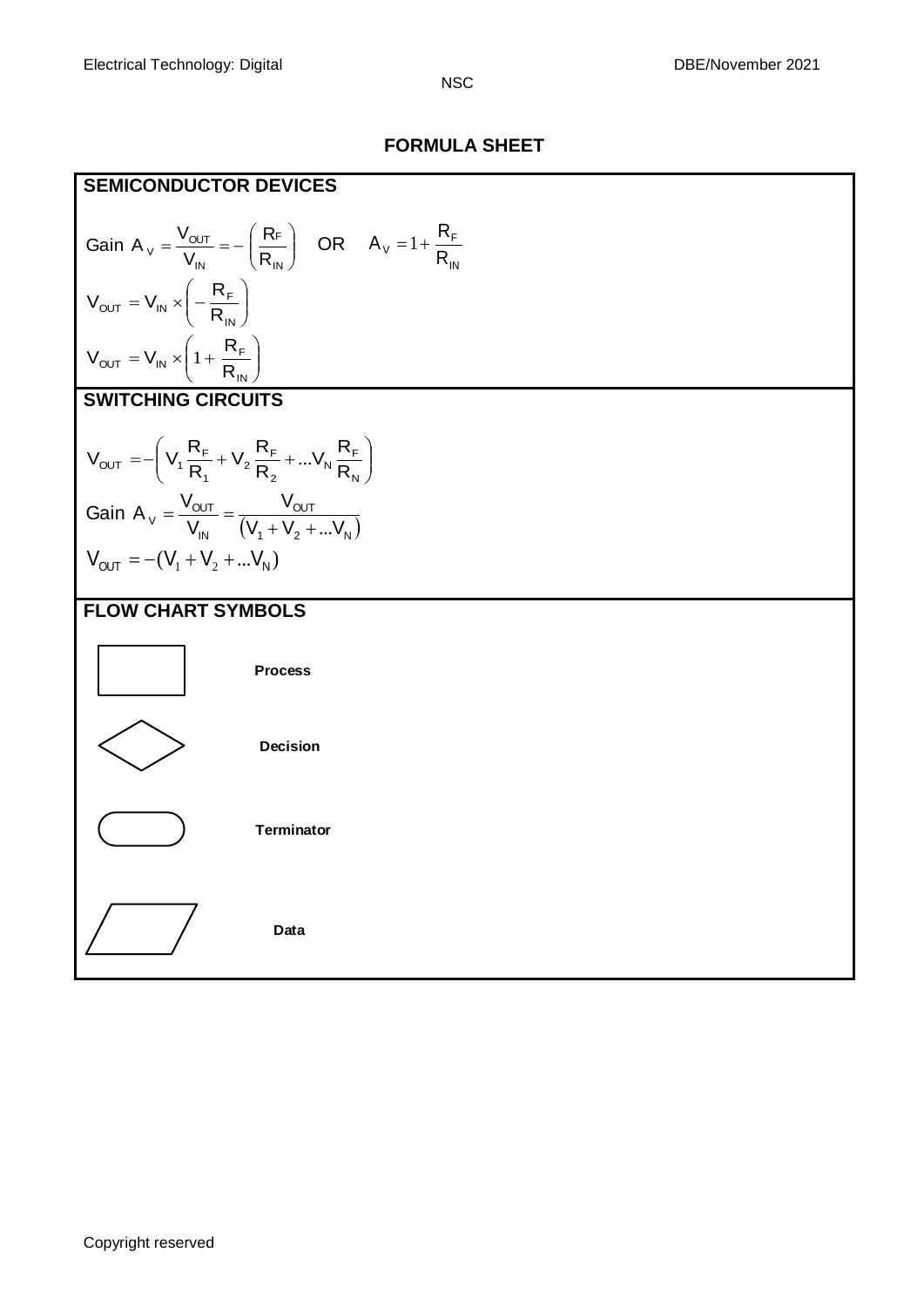| <b>CENTRE NUMBER:</b>      |  |  |  |  |  |  |  |
|----------------------------|--|--|--|--|--|--|--|
|                            |  |  |  |  |  |  |  |
| <b>EXAMINATION NUMBER:</b> |  |  |  |  |  |  |  |

**ANSWER SHEET** 

# **QUESTION 3: SWITCHING CIRCUITS**

3.1.6

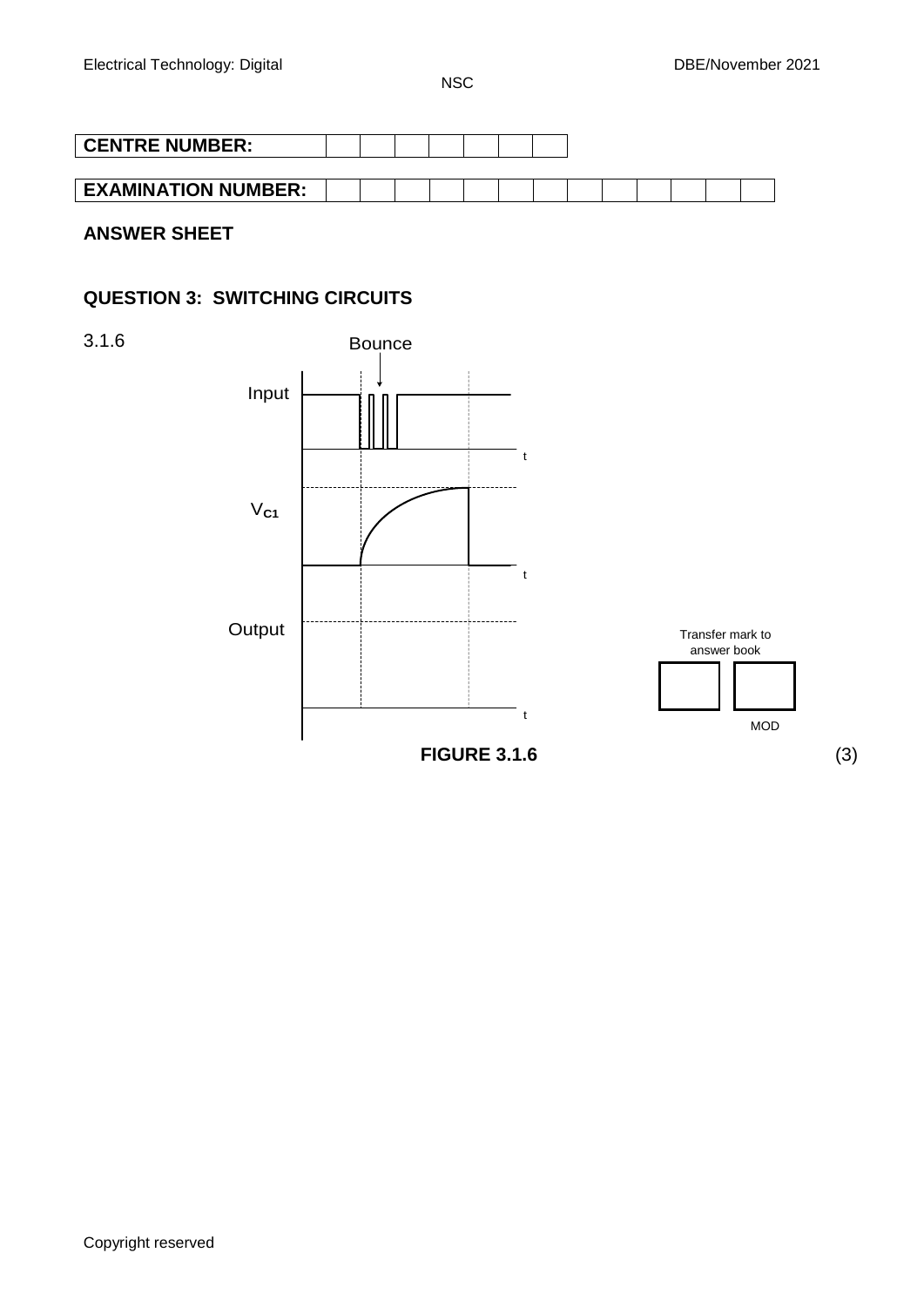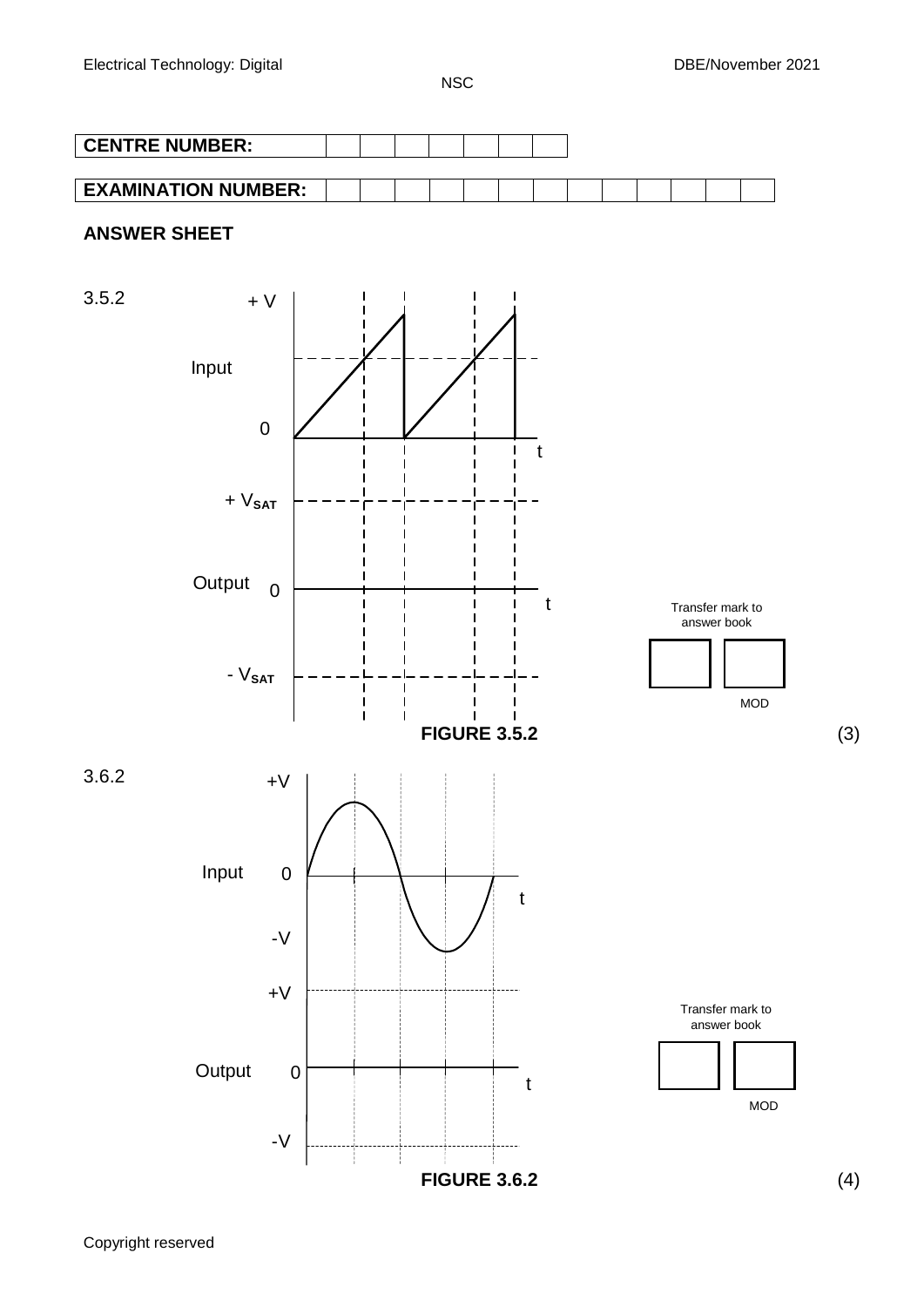| <b>CENTRE NUMBER:</b>      |  |  |  |  |  |  |  |
|----------------------------|--|--|--|--|--|--|--|
|                            |  |  |  |  |  |  |  |
| <b>EXAMINATION NUMBER:</b> |  |  |  |  |  |  |  |

**ANSWER SHEET**

# **QUESTION 4: SEMICONDUCTOR DEVICES**

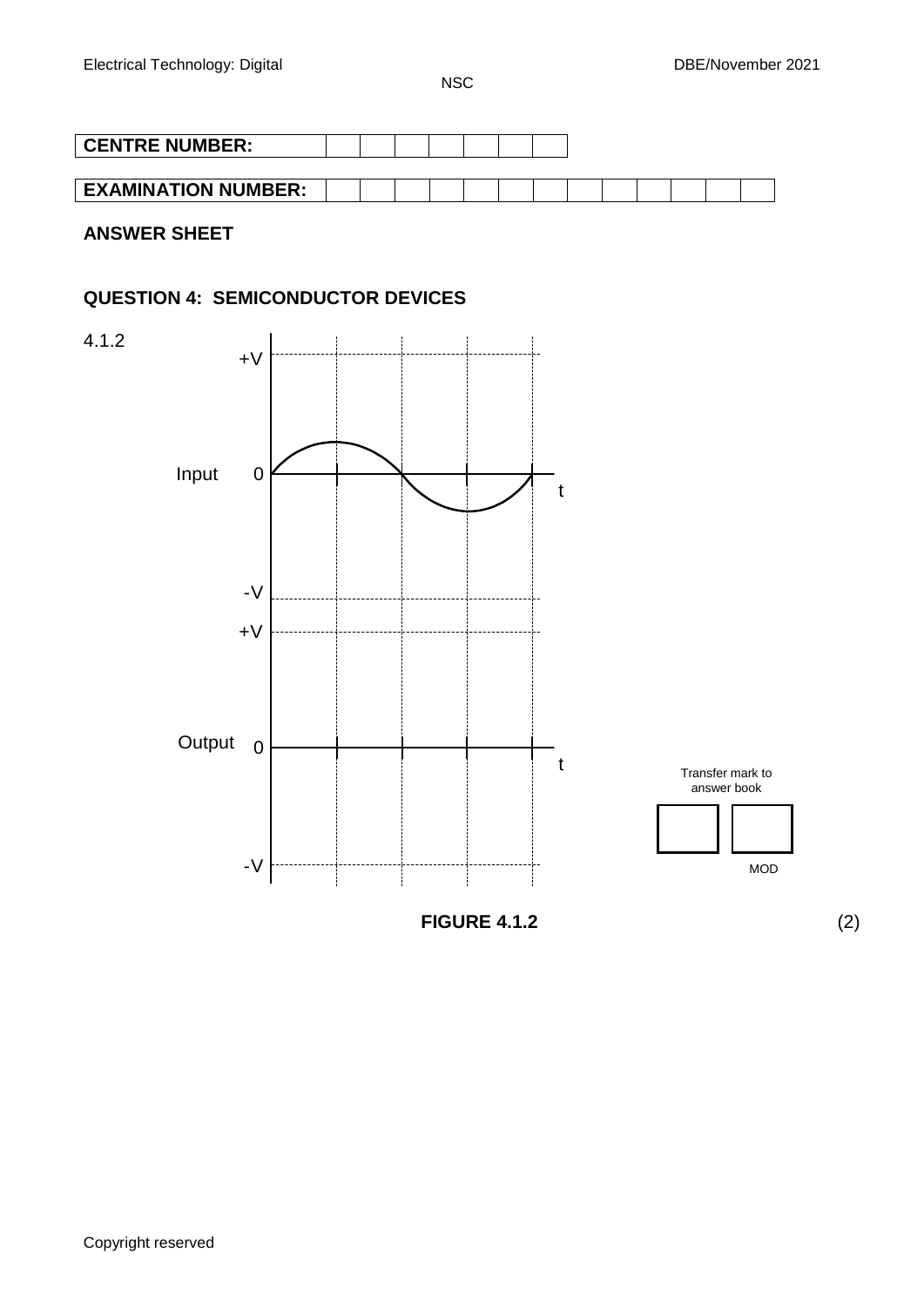| <b>CENTRE NUMBER:</b>      |  |  |  |  |  |  |  |
|----------------------------|--|--|--|--|--|--|--|
|                            |  |  |  |  |  |  |  |
| <b>EXAMINATION NUMBER:</b> |  |  |  |  |  |  |  |

**ANSWER SHEET** 

# **QUESTION 5: DIGITAL AND SEQUENTIAL DEVICES**

5.3.2

 $\mathsf{l}$ 



**FIGURE 5.3.2** (5)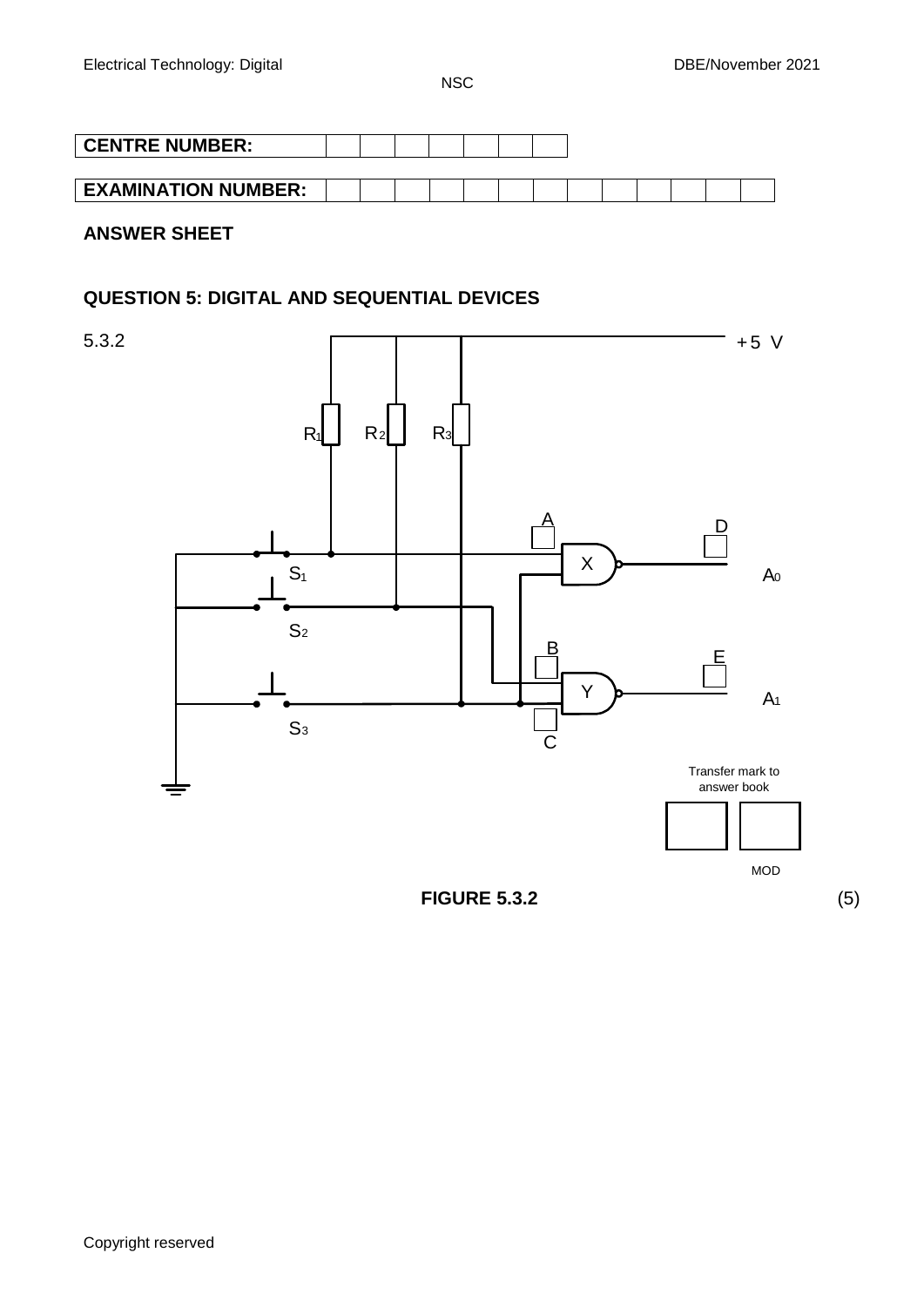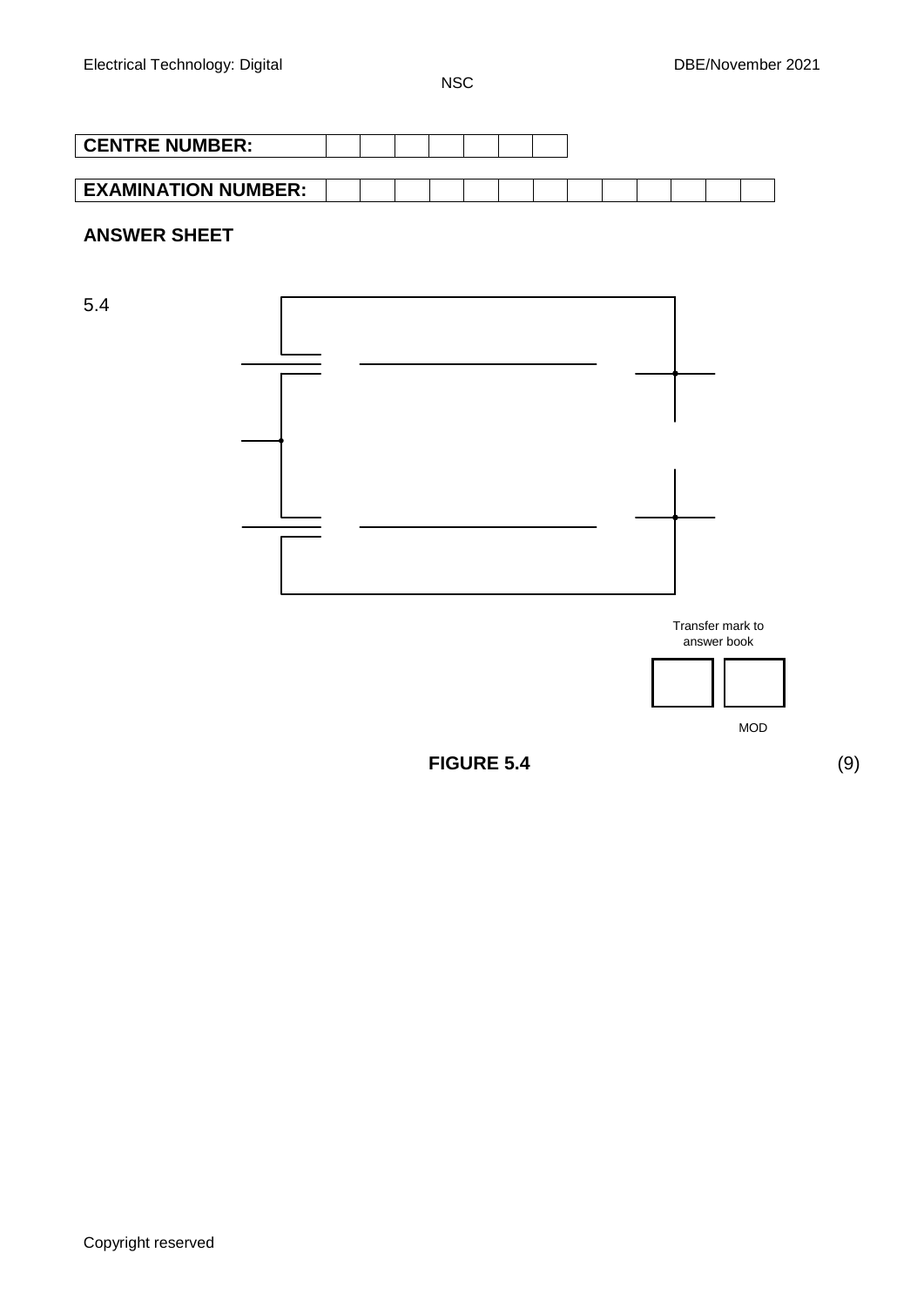| <b>CENTRE NUMBER:</b>      |  |  |  |  |  |  |  |
|----------------------------|--|--|--|--|--|--|--|
|                            |  |  |  |  |  |  |  |
| <b>EXAMINATION NUMBER:</b> |  |  |  |  |  |  |  |

# **ANSWER SHEET**

| 5.5.2 |               |                |  |  |  |  |  |  |
|-------|---------------|----------------|--|--|--|--|--|--|
|       | <b>INPUTS</b> | <b>OUTPUTS</b> |  |  |  |  |  |  |
|       |               |                |  |  |  |  |  |  |
|       |               |                |  |  |  |  |  |  |
|       |               |                |  |  |  |  |  |  |
|       |               |                |  |  |  |  |  |  |
|       |               |                |  |  |  |  |  |  |

Transfer mark to answer book



MOD

**TABLE 5.5.2** (3)